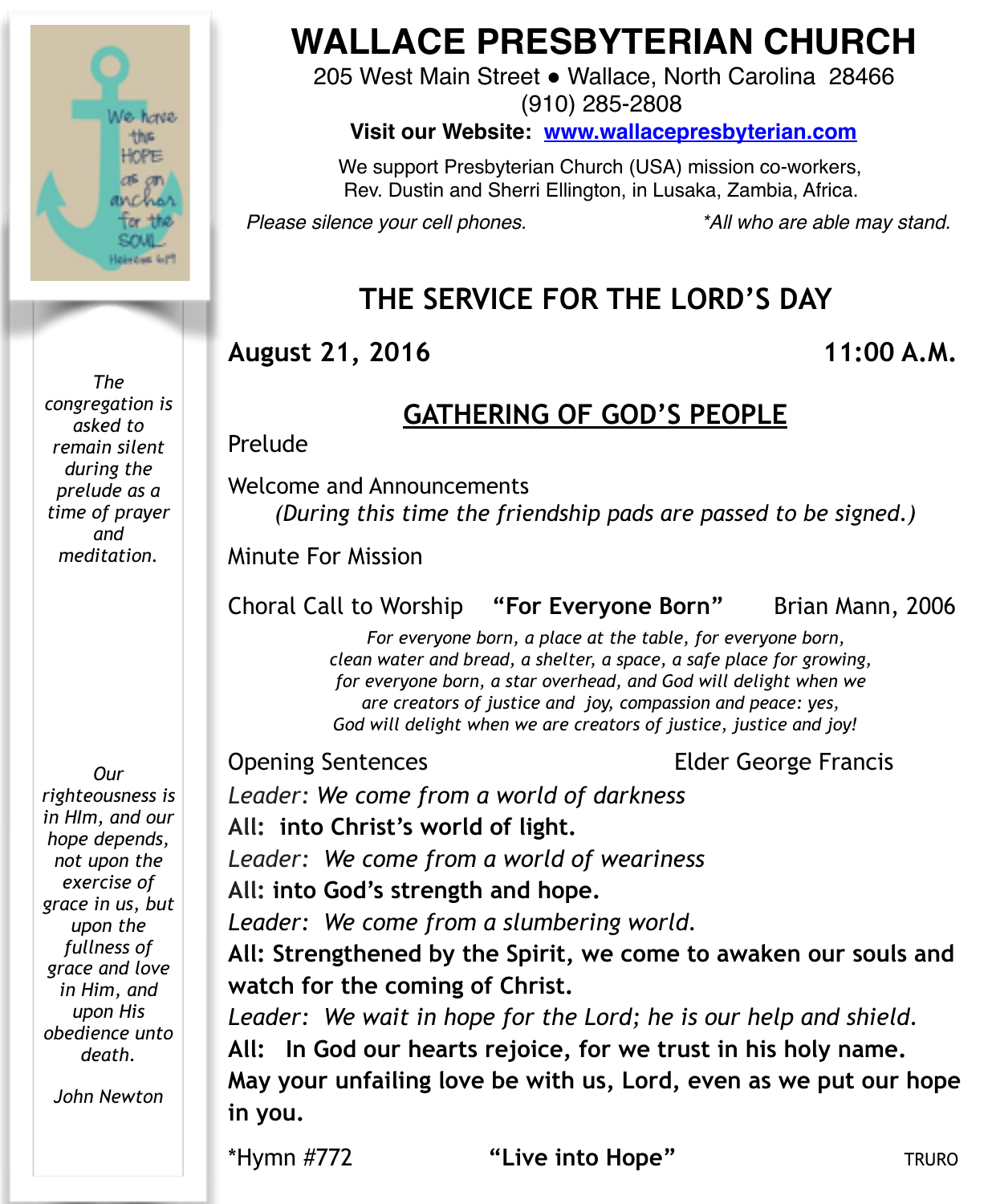*Today's Prayer of Confession is taken from re:Worship, an online worship planning resource.* 

*The law works fear and wrath; grace works hope and mercy.*

*Martin Luther*

*\*Unison Prayer of Confession*

*Wondrous God, we confess that at times our doubts and fears override our hope and faith. Forgive us when we lose sight of the joy of your love and instead fall into despair and gloom. Lift up our spirits, Lord, and help us remember the promise of new life here and now, not just the hope of resurrection for the future. We give thanks for your Son, Jesus the Christ, who continues to offer us new life, who continues to turn us around and upside down, who continues to break down the walls of death in our own life. Forgive us, restore us and renew us. In the name of our risen Savior, Jesus the Christ, hear now our silent prayers . . .* 

*(A time for silent prayers of confession . . . )* 

\*Responsive Assurance of Pardon *Leader: Our God fulfills his promises and is true to his word.*  **All: We have confessed our sins. God has forgiven us, because Christ died for us.** 

*Leader: Our Lord Jesus said, "You shall love the Lord your God with all your heart, and with all your soul, and with all your mind. This is the first and greatest commandment.* 

**All: And a second is like it: You shall love your neighbor as yourself."**

\*Gloria Patri Hymn #581 *Glory Be to the Father*

## **PROCLAIMING GOD'S WORD**

Children's Sermon

Special Music **"Nocturne in C-sharp Minor"** Chopin

Briley Humphrey, piano

Prayer for Illumination

 *O Christ, by remaining faithful unto death, you show us the road to greater love. By taking the burden of sin upon yourself, you reveal to us the way of generosity. By praying for those who crucified you, you lead us to forgive without counting the cost. By opening paradise to the repentant thief, you awaken hope in us. O Christ, come and help our weak faith. Create a pure heart in us. Renew and strengthen our spirit. Your Word is near; may it live within us and protect us always. Amen.*

*Faith has to do with things that are not seen and hope with things that are not at hand.*

*Thomas Aquinas*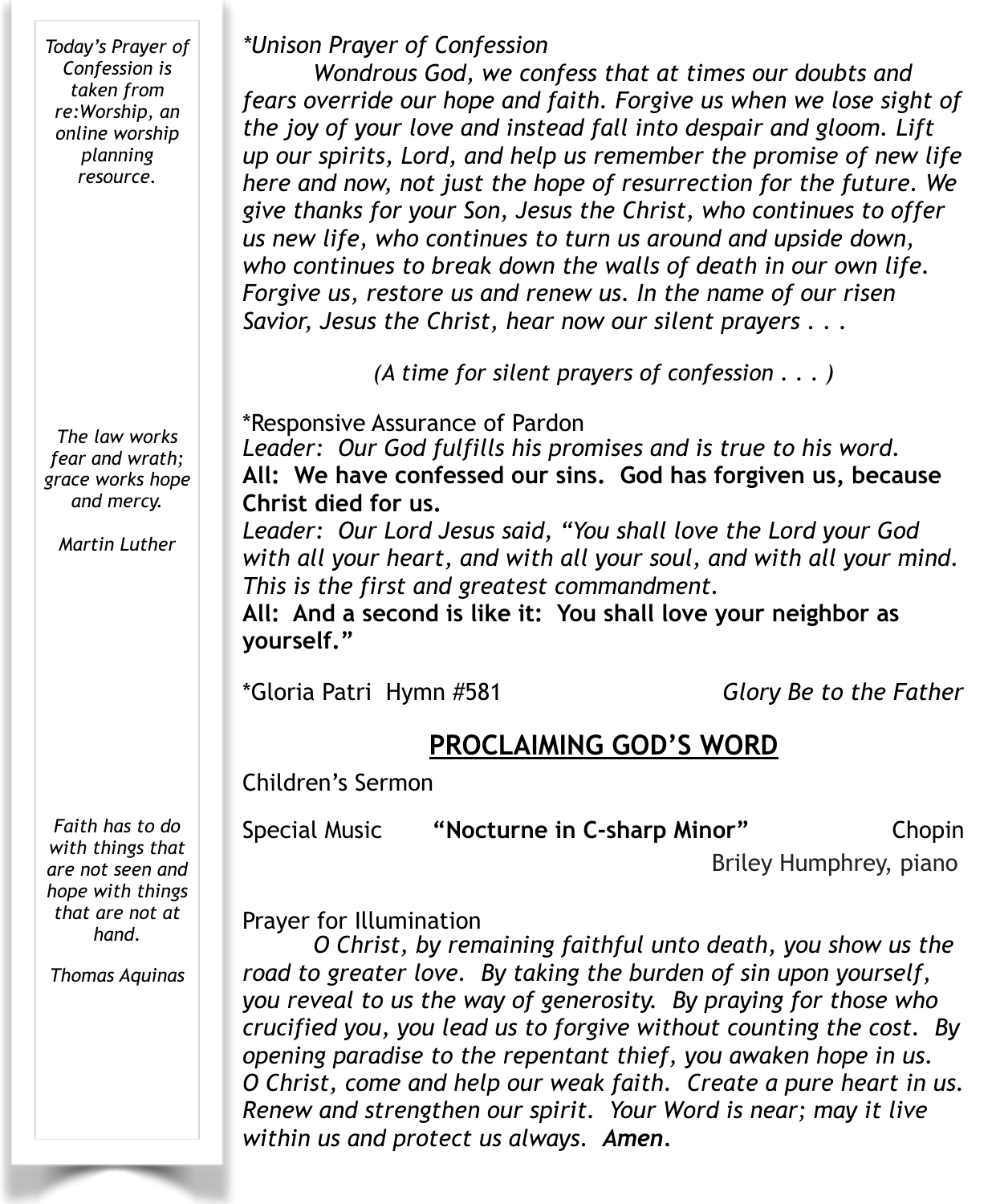|                                                                                                                              | <b>Old Testament Lesson:</b><br><b>Elder George Francis</b><br>Psalm 43:1-5<br>$+$ Page 448                                                                                                                                                                                                                                                                                                                                                                                                                                                                                                                                                                                                                |
|------------------------------------------------------------------------------------------------------------------------------|------------------------------------------------------------------------------------------------------------------------------------------------------------------------------------------------------------------------------------------------------------------------------------------------------------------------------------------------------------------------------------------------------------------------------------------------------------------------------------------------------------------------------------------------------------------------------------------------------------------------------------------------------------------------------------------------------------|
| We must accept<br>finite<br>disappointments,<br>but we must<br>never lose<br>infinite hope.<br>Martin Luther<br>King, Jr.    | "In the Bulb There Is a Flower"<br>*Hymn #250<br><b>PROMISE</b><br>(Hymn of Promise)                                                                                                                                                                                                                                                                                                                                                                                                                                                                                                                                                                                                                       |
|                                                                                                                              | Romans 8:18-25<br>$+Page 919$<br>Epistle Lesson                                                                                                                                                                                                                                                                                                                                                                                                                                                                                                                                                                                                                                                            |
|                                                                                                                              | Sermon<br>Dr. Philip K. Gladden<br>Words to Live By in Times Such as These<br>"HOPE Is the Link"                                                                                                                                                                                                                                                                                                                                                                                                                                                                                                                                                                                                           |
| The word hope I<br>take for faith;<br>and indeed hope<br>is nothing else<br>but the<br>constancy of<br>faith.<br>John Calvin | A Time for Reflection<br>Pastoral Prayer with The Lord's Prayer                                                                                                                                                                                                                                                                                                                                                                                                                                                                                                                                                                                                                                            |
|                                                                                                                              | <b>GIVING THANKS TO GOD</b><br>Presentation of Tithes and Offerings                                                                                                                                                                                                                                                                                                                                                                                                                                                                                                                                                                                                                                        |
|                                                                                                                              | Offertory                                                                                                                                                                                                                                                                                                                                                                                                                                                                                                                                                                                                                                                                                                  |
|                                                                                                                              | *Doxology and Prayer of Dedication<br>Praise God from whom all blessings flow;<br>Praise Him all creatures here below;<br>Praise Him above ye heavenly host;<br>Praise Father, Son, and Holy Ghost. Amen.                                                                                                                                                                                                                                                                                                                                                                                                                                                                                                  |
|                                                                                                                              | *The Affirmation of Faith (from A Brief Statement of Faith)                                                                                                                                                                                                                                                                                                                                                                                                                                                                                                                                                                                                                                                |
|                                                                                                                              | In life and in death we belong to God.<br>Through the grace of our Lord Jesus Christ,<br>the love of God,<br>and the communion of the Holy Spirit,<br>we trust in the one triune God, the Holy One of Israel,<br>whom alone we worship and serve.<br>In gratitude to God, empowered by the Spirit,<br>we strive to serve Christ in our daily tasks<br>and to live holy and joyful lives,<br>even as we watch for God's new heaven and new<br>earth, praying, "Come, Lord Jesus!"<br>With believers in every time and place,<br>we rejoice that nothing in life or in death<br>can separate us from the love of God in Christ Jesus<br>our Lord.<br>Glory be to the Father, and to the Son, and to the Holy |
|                                                                                                                              | Spirit. Amen.                                                                                                                                                                                                                                                                                                                                                                                                                                                                                                                                                                                                                                                                                              |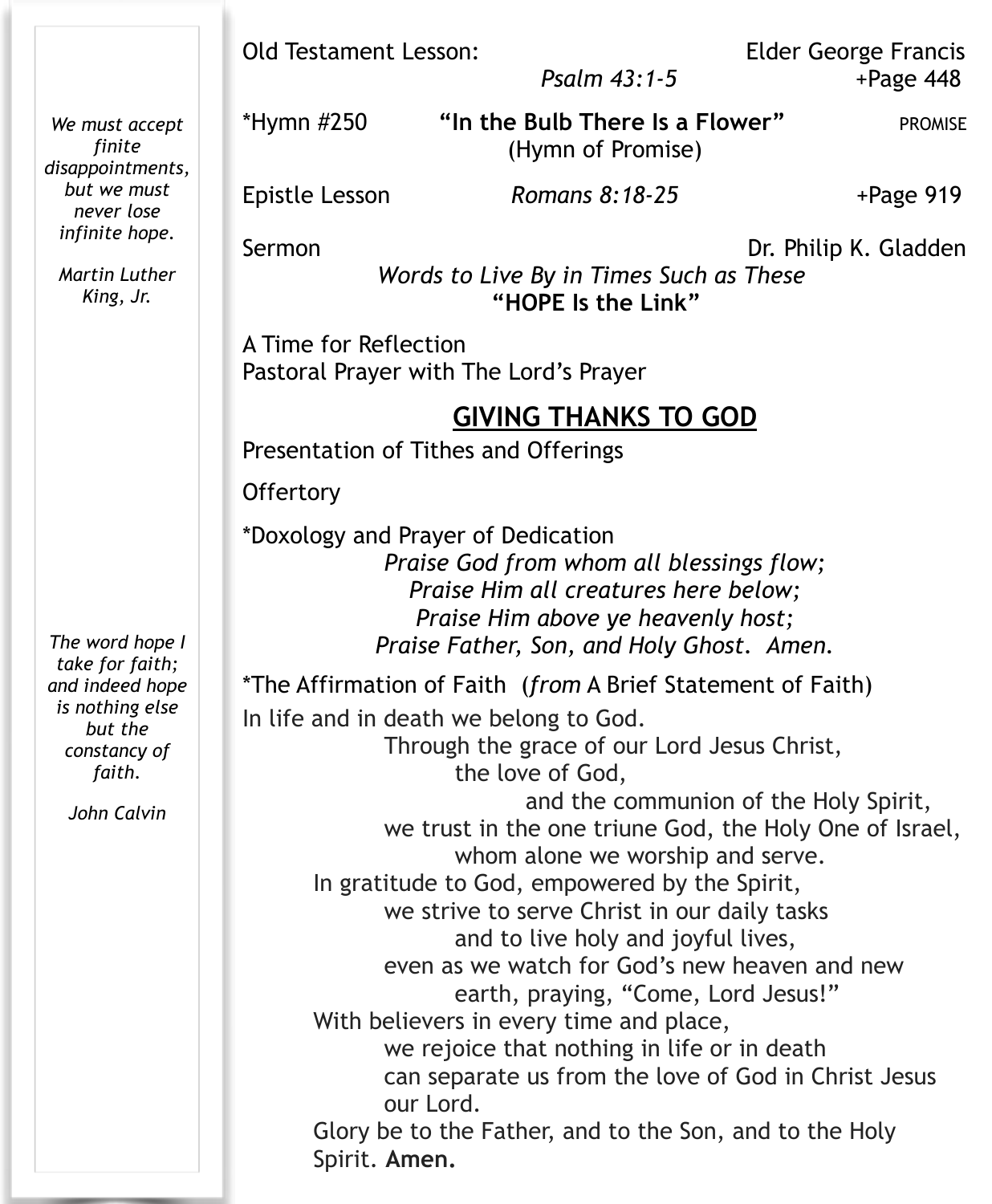*Through the dark and stormy night Faith beholds a feeble light Up the blackness streaking; Knowing God's own time is best In a patient hope I rest for the full day-breaking.* 

*John Greenleaf* 

 \*Hymn #765 **"May the God of Hope Go with Us"** ARGENTINA (Song of Hope)

\*Benediction

\*Choral Benediction **"Amen"** DANISH

*Amen. Amen. Amen.*

\*Postlude

\**All who are able may stand.* +*The page number in the pew Bible.* 

#### *Whittier* **Presbyterian Women Fall Gathering**

**Monday, August 22, 2016 7:00 pm**

**Introduction to 2016-2017 Study Book**

> **Who Is Jesus? by Judy Yates Siker**





we a Lew Ma

**New Opportunity! Wednesday Evening Bible Study Beginning August 24 7:15 - 8:15 p.m. Room 304 (across from the Music Room)** 

**Enjoy a time of prayerful discussion of the scripture lesson for the sermon on the following Sunday.**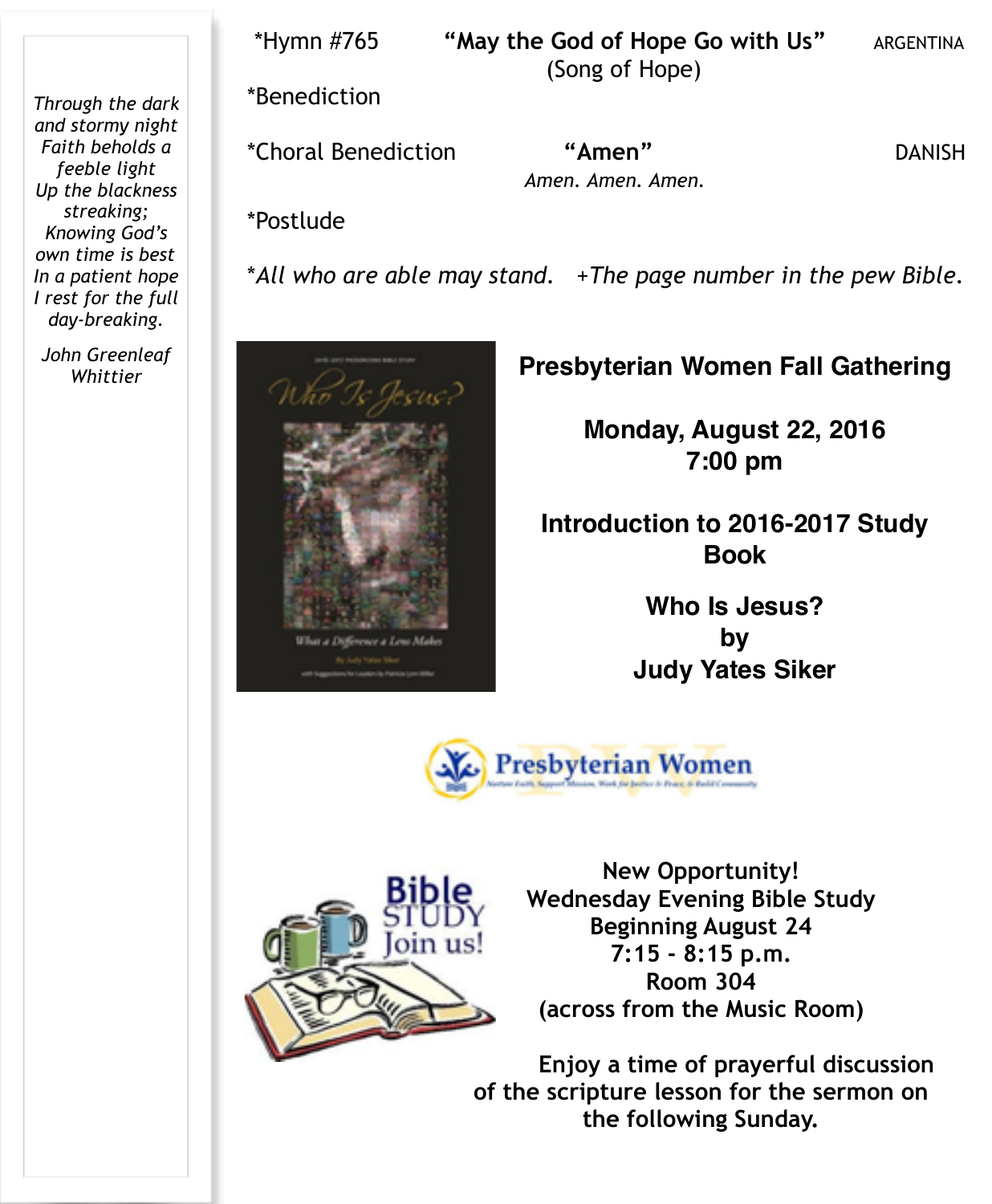## **WEEKLY CALENDAR**

| Sunday, August 21    | $9:40$ am    | <b>Opening Assembly</b>                       |
|----------------------|--------------|-----------------------------------------------|
|                      | 10:00 am     | <b>Sunday School</b>                          |
|                      | $11:00$ am   | Worship                                       |
| Monday, August 22    | $7:00$ pm    | Presbyterian Women Fall Gathering, Fellowship |
|                      |              | Hall                                          |
| Wednesday, August 24 | $10:00$ am   | Bible Study, Church Office Building           |
|                      | $6:00$ pm    | Handbells                                     |
|                      | 7:15-8:15 pm | Bible Study, Room 304 (NEW!)                  |
|                      | 7:30 pm      | <b>Choir Practice</b>                         |

# **NOTES AND ANNOUNCEMENTS**

- **Please join** the minister for a Bible study on 2 Corinthians 4:7-15 on Wednesday, August 24 at 10:00 a.m. in the Church Office Building or from 7:15 - 8:15 p.m. in Room 304. We will have prayerful discussion of the sermon text for the following Sunday.
- " **Congratulations and thanks** to the members of the 2016-2017 Presbyterian Enrichment Program (PEP) Board of Directors: Church Representatives: Susie Bullard (President) Susan Walters (session); Community Representatives: Joey Fussell (Treasurer), Susie Gaus; Parent Representatives: Mandy Henderson, Joell Parker; Minister: Philip Gladden.
- " **A smaller group of community leaders** will meet at our church on Thursday, August 25 at 2:00 p.m. to continue the "community conversation" that began on August 3 and to discuss plans for events and ways to foster better relationships among neighbors in Wallace.
- **The Wallace Community Watch will be assisting Wallace Police Department** in raising donations for school supplies for beginning Kindergarten Students. You may leave your donation at the Wallace Police Department. They will be having a cookout for rising Kindergarten students and their families on Thursday, August 25, and will be giving the students their supplies at that time.
- **Ladies!** We have a surplus of dishes in the kitchen from food brought to the church for fellowship and funeral meals. Please check in the kitchen and pick up your dishes. Thank you!



 *The flowers in the sanctuary today are given in loving memory of Myree Bland, Avalee Bowman, and Louise Smith. These ladies were a very active part of the Women of the Church and they will be dearly missed.*